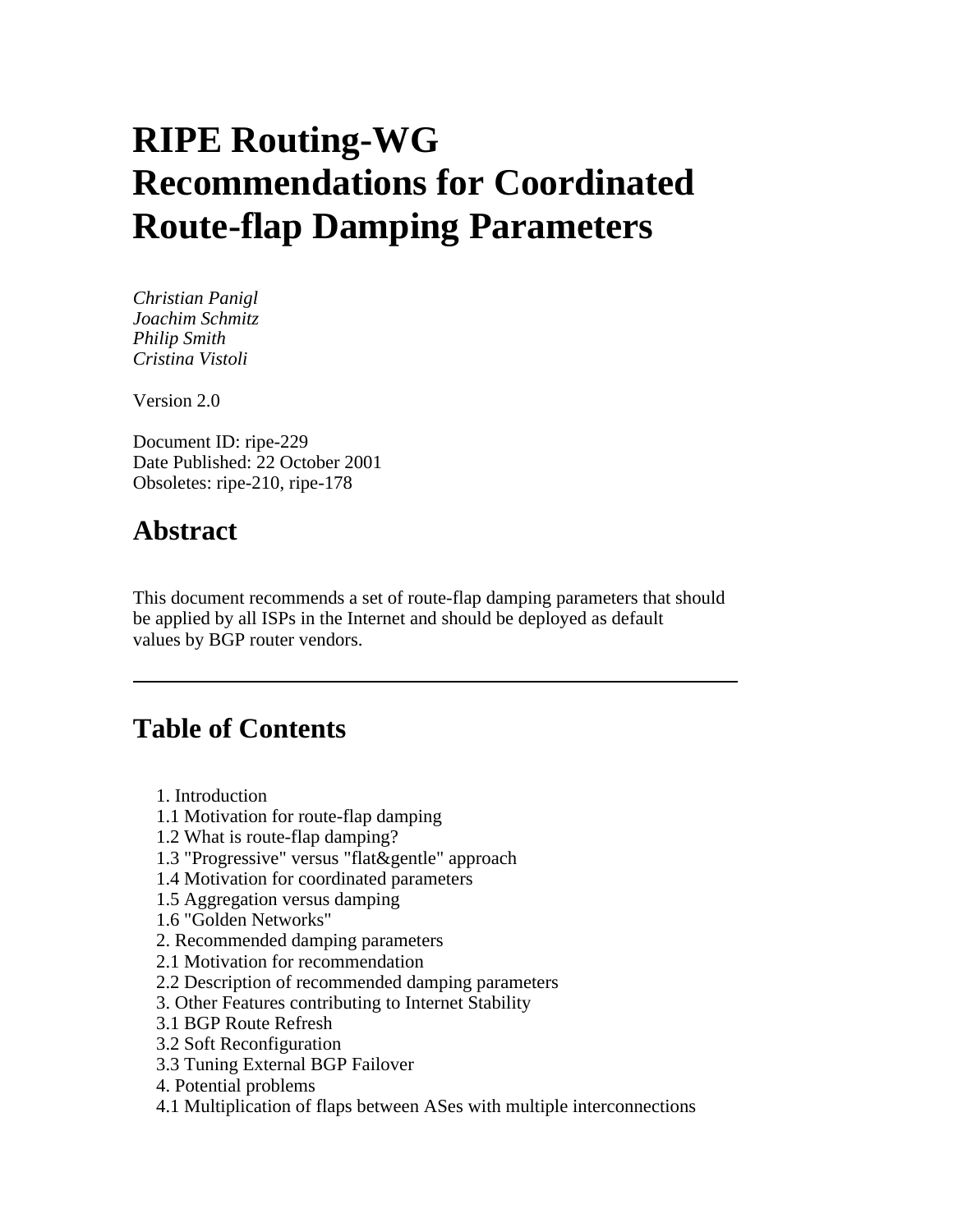- 4.2 Non-recommended flap damping parameters
- 5. References
- 6. Acknowledgements
- 7. Changes over Previous Versions
- 8. Authors
- **Appendices**
- A.1 "Golden Networks" Reference
- A.2 Sample Configurations Reference
- A.3 Study of Flap Damping Operation

# 1. Introduction

Route-flap damping is a mechanism for (BGP) routers that is aimed at improving the overall stability of the Internet routing table and reducing the load on the CPUs of the core routers.

1.1 Motivation for route-flap damping

In the early 1990s the accelerating growth in the number of prefixes being announced to the Internet (often due to inadequate prefix-aggregation), the denser meshing through multiple inter-provider paths, and increased instabilities started to cause significant impact on the performance and efficiency of the Internet backbone routers. Every time a routing prefix becomes unreachable because of a single line-flap, the withdrawal has to be advertised to the whole core Internet and dealt with by every single router that is carrying the full Internet routing table.

To overcome this situation a route-flap damping mechanism was invented in 1993 and has been integrated into several router software implementations since 1995 (for example, Cisco, Merit/RSd, GateD Consortium). The implementation is described in detail in RFC 2439. The flap damping mechanism

is now widely used to help keep severe instabilities under control and more localised in the Internet.

And there is a second benefit: it is raising the awareness of the existence of instabilities because severe route/line-flapping problems lead to permanent suppression of the unstable area by means of holding down the flapping prefixes.

Route-flap damping has its greatest and most consistent value if it is applied as near to the source of the problem as possible. Therefore flap-damping should be applied both at peering and upstream boundaries, as well as at customer boundaries (see 1.4 and 1.5 for details).

1.2 What is route-flap damping?

When BGP route-flap damping is enabled in a router, the router starts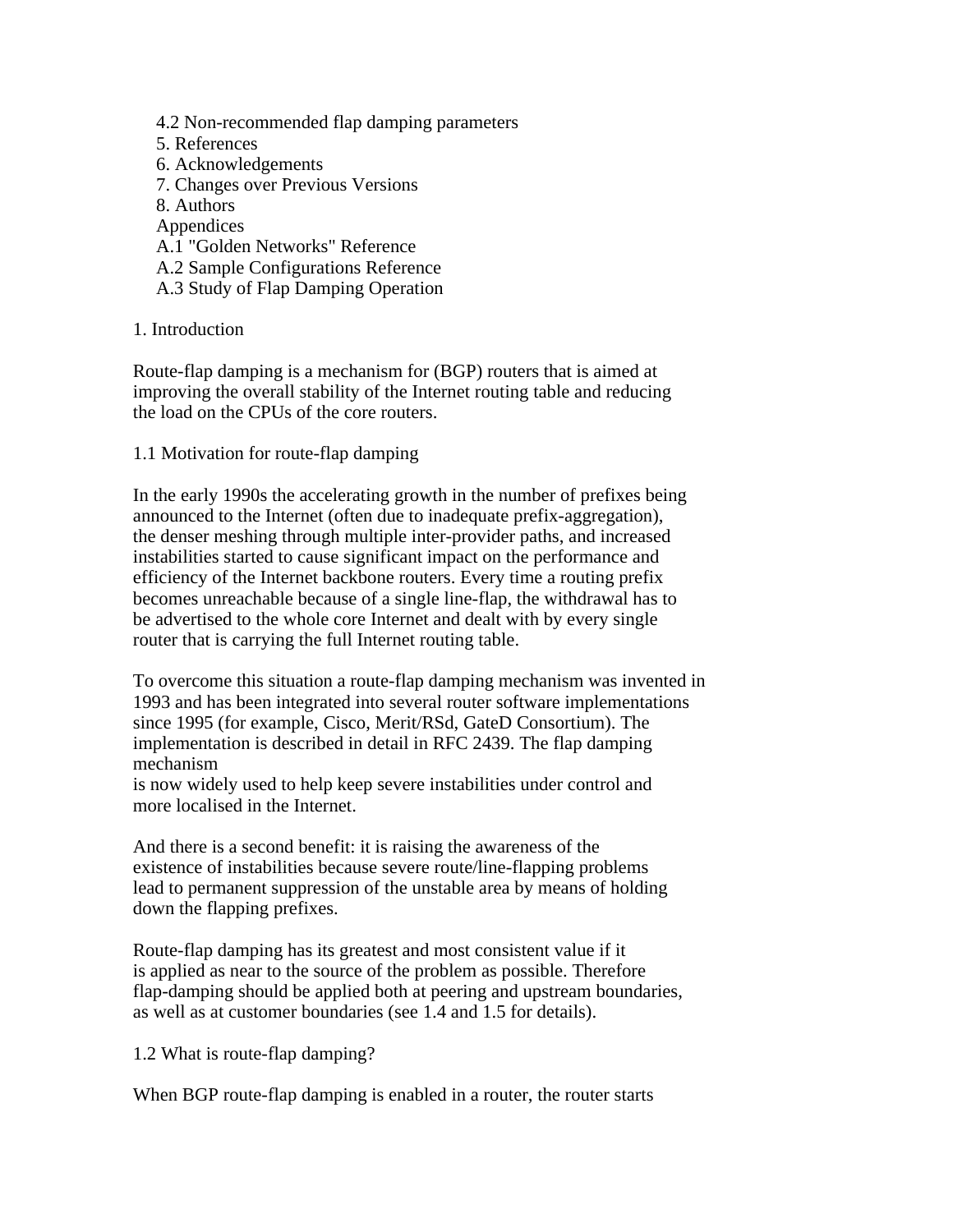to collect statistics about the announcement and withdrawal of prefixes. Route-flap damping is governed by a set of parameters with vendor-supplied default values which may be modified by the router manager. The names, semantic and syntax of these parameters differ between the various implementations; however, the behaviour of the damping mechanism is basically the same.

Each time a prefix is withdrawn, the router will increment the damping

penalty by a fixed amount. When the number of withdrawals/announcements

(=flap) is exceeded in a given time frame (cutoff threshold) the path is no longer used and not advertised to any BGP neighbour for a predetermined period starting from when the prefix stops flapping. Any

more flaps happening after the prefix enters suppressed state will attract additional penalty. Once the prefix stops flapping, the penalty is decremented over time using a half-life parameter until the penalty is

below a reuse threshold. Once below this reuse threshold the suppressed

path is then re-used and re-advertised to BGP neighbours.

Pointers to some more detailed and vendor specific documents are listed in "5. References".

1.3 "Progressive" versus "flat&gentle" approach

One easy approach would be to just apply the current default-parameters which are treating all prefixes equally ("flat&gentle") everywhere. However, there is a major concern to penalise longer prefixes (=smaller aggregates) more than well aggregated short prefixes ("progressive"), because the number of short prefixes in the routing table is significantly lower and it seems in general that those are tending to be more stable and also are tending to affect more users.

Another aspect is that progressive damping might increase the awareness of aggregation needs. However, it has to be accompanied by a careful design which doesn't force a rush to request and assign more address space than needed.

A significant number of important services are sitting in long prefixes (e.g. root name servers), so the progressive approach has to exclude the strong penalisation for these so-called "golden" prefixes.

With this recommendation we are trying to make a compromise and it is therefore called "graded damping".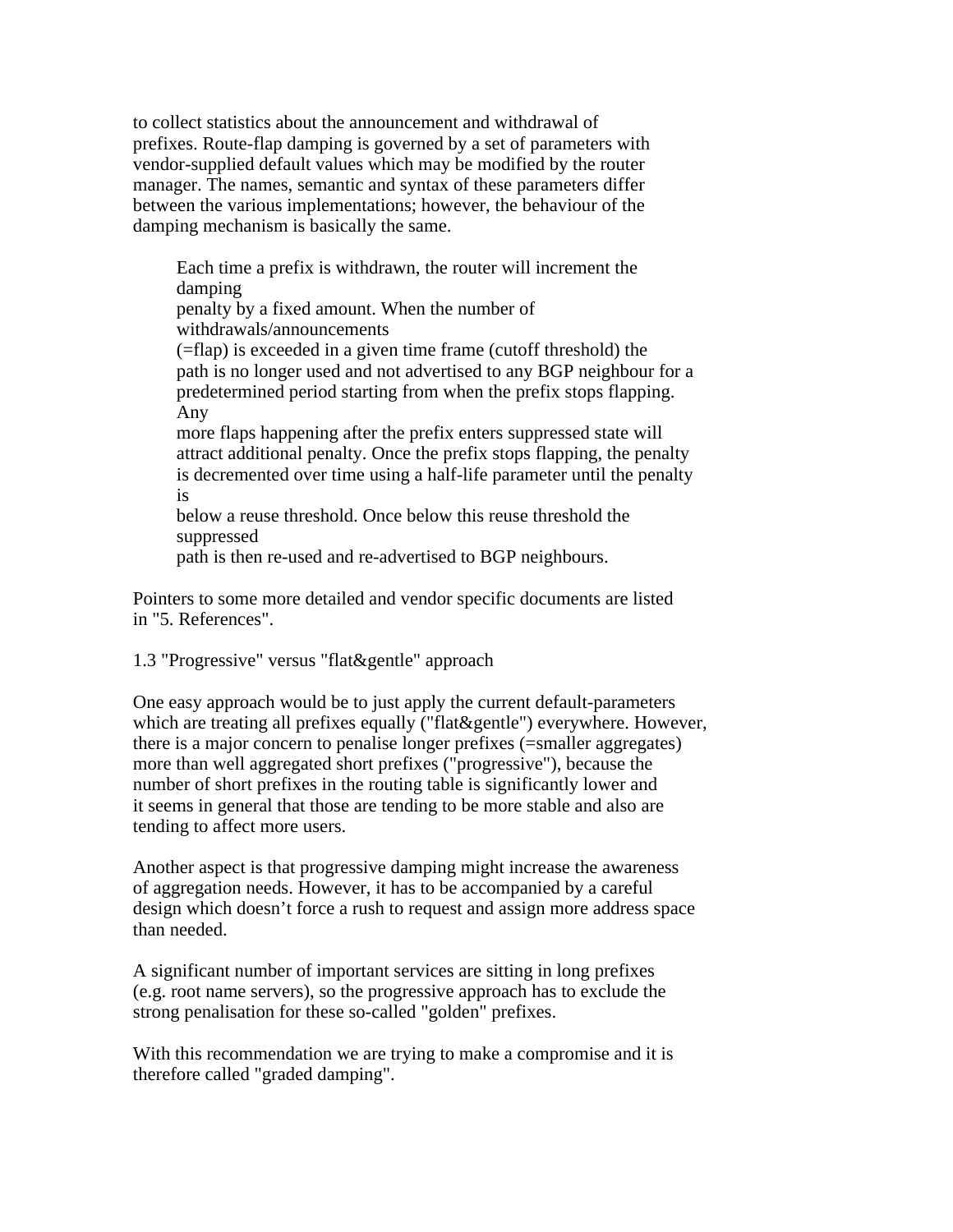#### 1.4 Motivation for coordinated parameters

There is a strong need for the coordinated use of damping parameters for several reasons:

Coordination of "progressiveness":

If penalties are not coordinated throughout the Internet, route-flap damping could lead to additional flapping or inconsistent routing because longer prefixes might already be re-announced through some parts of the Internet where shorter prefixes are still held down through other paths.

Coordination of hold-down and reuse-threshold parameters between ISPs:

If an upstream or peering provider would be damping more aggressively (e.g. triggered by less flaps or applying longer hold-down timers) than an access-provider towards his customers, it will lead to a very inconsistent situation, where a flapping network might still be able to reach "near-line" parts of the Internet. Debugging of such instabilities is then much harder because the effect for the customer leads to the assumption that there

is a problem "somewhere" in the "upstream" Internet instead of making him just call his ISP's hot line and complain that he can't get out any longer.

Further, after successful repair of the problem the access-provider can easily clear the flap-damping for his customer on his local router instead of needing to contact upstream Network Operation Centres (NOCs) all over the Internet to get the damping cleared.

# Vendor Defaults:

As with most software implementations, there need to be some default values set when route-flap damping is enabled on routers. Vendors choosing different default values will result in a similar situation to that described above, where the more aggressive values will result in "black spots" in the Internet. Coordinated values will ensure consistency in dealing with instabilities.

# 1.5 Aggregation versus damping

If a customer of an ISP is only using Provider Aggregated addresses, the aggregating upstream provider doesn't need to apply damping on these prefixes towards his customer because instabilities of such prefixes will not propagate into the Internet. However, if a customer insists on announcing prefixes which can't be aggregated by its provider, damping should be applied. Reasons for leaking prefixes might include dual-homing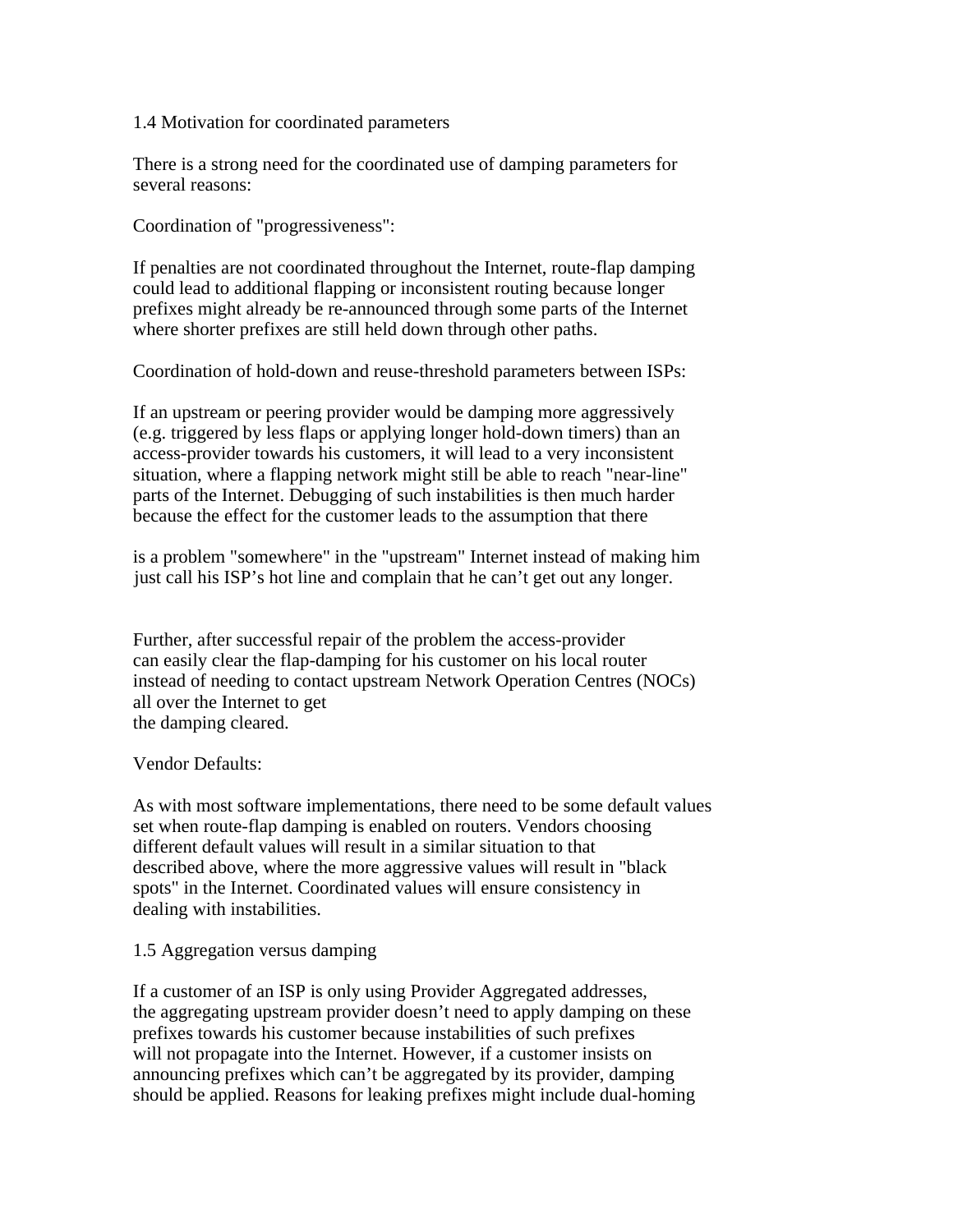(to different providers) of a customer, or customer's reluctance to renumber into the provider's aggregated address range.

1.6 "Golden Networks"

Even though damping is strongly recommended, in some cases it may make sense

to exclude certain networks or even individual hosts from damping. This is especially true if damping would cut off the access to vital infrastructure elements of the Internet. A most prominent example are the root name servers.

At least in principle, there should be enough redundancy for root name servers. However we are still facing a situation where, at least outside the USA, large parts of the Internet are seeing all of them through the same one or two backbone/upstream links (undersea cable) and any instability of those links which is triggering damping would unnecessarily prolong the inaccessibility of the root name servers for an hour (at least those sitting in a /24 or longer prefix).

Other examples of inclusions in the "Golden Networks" might be the Global Top Level Domain (gTLD) name servers, and possibly overseas or "special" networks the local ISP wishes to have continued connectivity to regardless of the instability of the infrastructure in between.

Appendix A.1 references a website which the authors believe represent an example of suitable Golden Networks. While the authors will endeavour to keep the website current, network managers are strongly encouraged to check that the networks listed are indeed still being announced and the hosts therein are still being used before implementation of route flap damping using the quoted Golden Networks. This can be done by matching BGP table announcements with the published addresses for the listed servers.

These exceptions must only be made if there are strong and identifiable needs for them - the rule should be to apply coordinated route flap damping throughout.

- 2. Recommended damping parameters
- 2.1 Motivation for recommendation

At RIPE 26 and 27 Christian Panigl presented the following network backbone maintenance example from his own experience, which was triggering flap damping in some upstream and peering ISPs routers for all his and his customers /24 prefixes for more than 3 hours because of too "aggressive" parameters:

scheduled SW upgrade of backbone router failed: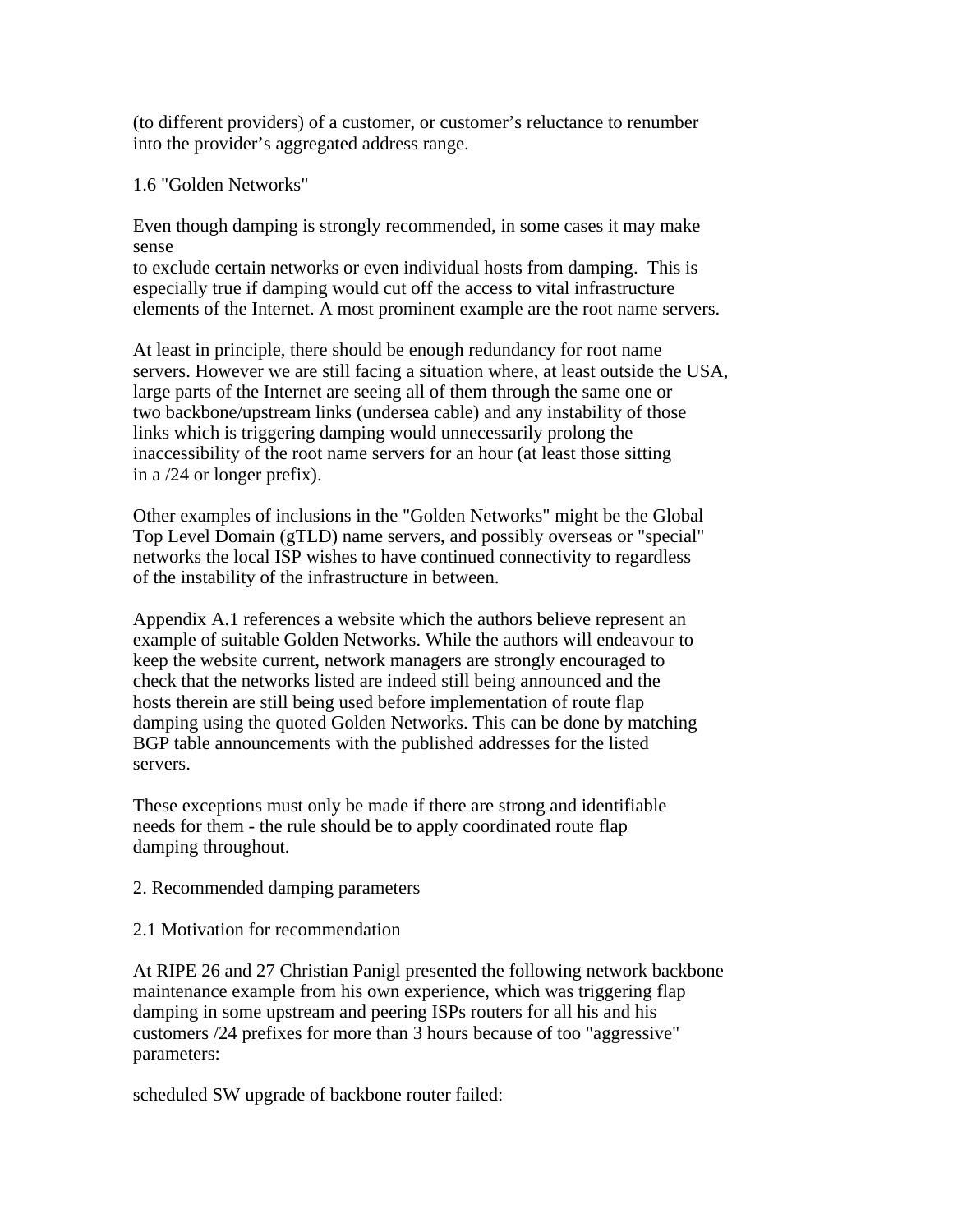| - reload after SW upgrade | 1 flap                    |
|---------------------------|---------------------------|
| - new SW crashed          | 1 flap                    |
| - reload with old SW      | 1 flap                    |
|                           |                           |
|                           | 3 flaps within 10 minutes |

which resulted in the following damping scenario at some boundaries with progressive route-flap damping enabled:

Prefix length: /24 /19 /16 suppress time:  $\sim$ 3h 45-60' <30'

Therefore, in the Routing-WG session at RIPE 27, it was agreed that suppression should not start until the 4th flap in a row and that the maximum suppression should in no case last longer than 1 hour from the last flap.

It was agreed that a recommendation from RIPE would be desirable. Given that the current allocation policies are expected to hold for the foreseeable future, it was suggested that all /19's or shorter prefixes are not penalised harder (longer) than current Cisco default damping does. More recently, this recommendation has been altered so that only prefixes longer than a /21 are now damped more aggressively. The Local Internet Registries' minimum allocation is currently a /20, and a /21 announcement is quite feasible for

a multihoming situation.

With these suggestions in mind, Tony Barber (UUNET) designed the following set of route-flap damping parameters which have proved to work smoothly in his

environment for a couple of months prior to the publication of ripe-178 (the original version of this document).

2.2 Description of recommended damping parameters

Basically the recommended values do the following with harsher treatment for /24 and longer prefixes:

- \* don't start damping until the 4th flap
- \* /24 and longer prefixes: max=min outage 60 minutes
- \* /22 and /23 prefixes: max outage 45 minutes; min outage of 30 minutes
- \* all other prefix lengths: max outage 30 minutes; min outage 10 minutes

If a specific damping implementation does not allow configuration of prefix-dependent parameters the least aggressive set should be used:

- \* don't start damping before the 4th flap in a row
- \* max outage 30 minutes; min outage 10 minutes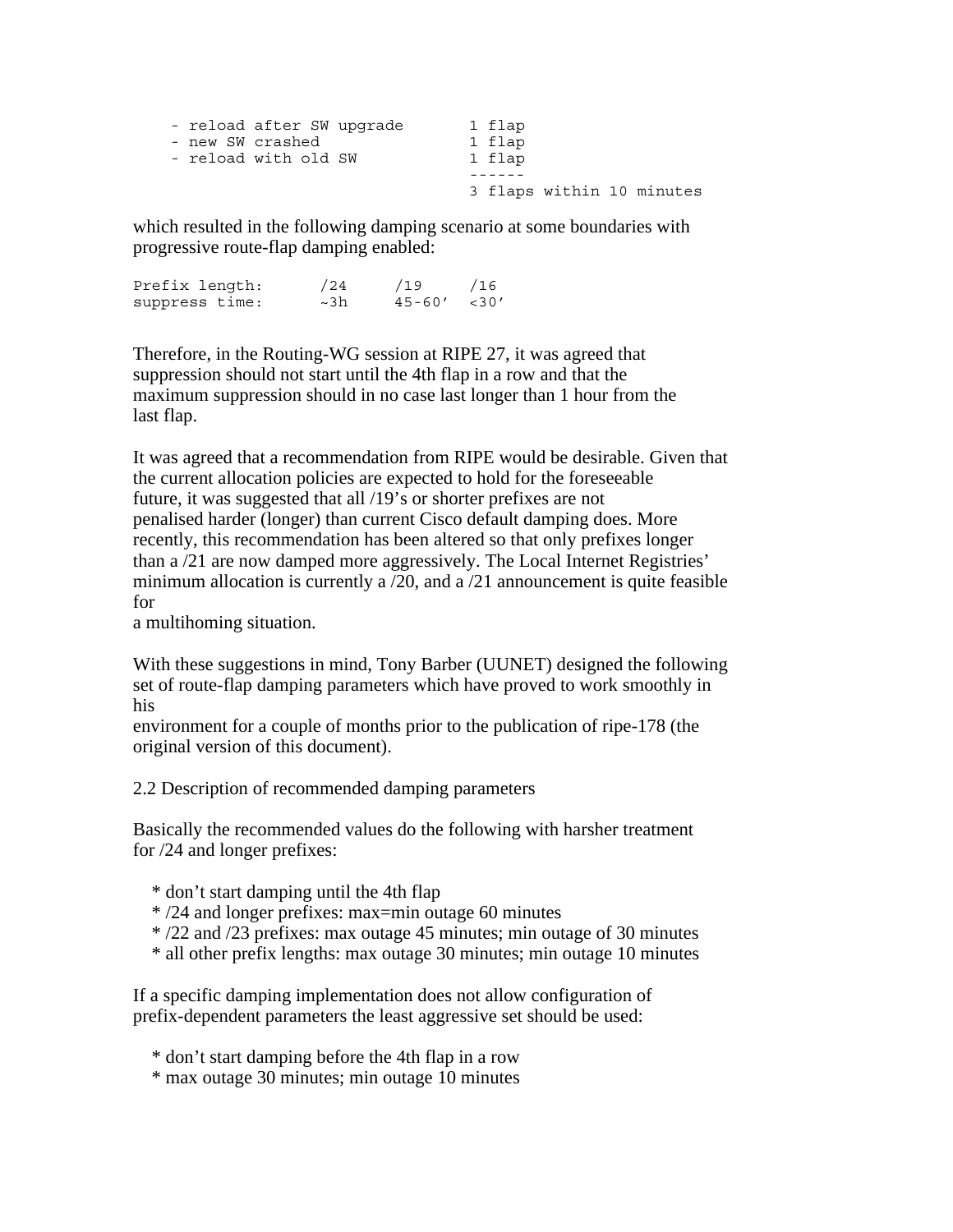Sample configurations for different vendors are referenced in Appendix A.2. These samples can be used as a basis for a configuration on other router platforms not listed there.

### 3. Other Features contributing to Internet Stability

### 3.1 BGP Route refresh

RFC 2918 describes a Route Refresh Capability for BGP-4. Prior to this, there was no mechanism to reset or refresh a BGP peering session without tearing it down and waiting for it to re-establish. This process is destructive prefixes being exchanged between the two peering routers are withdrawn from their respective ASes, and this withdrawal can potentially pass through the whole Internet causing the burden and increased instability discussed earlier. Usually all that an ISP wishes when resetting a BGP session is to implement new or revised policy - destroying a BGP session carrying a large or the full routing table has severe impact on the ISP and his neighbours on the Internet. Furthermore, reset of a BGP session means the withdrawal of reachability information from the ISP's customers, and they have the perception that the Internet has "vanished" -- the impression left with the end user is that of an unreliable network.

Route Refresh implements a messaging system whereby a router wishing to refresh or reset its BGP peering with its neighbour simply has to send the notification. When the neighbour receives the notification, it will send its entire announcement to its peer (obtained from BGP best path table and applicable outbound policy).

To find out if your neighbour supports Route Refresh, using Cisco IOS as an example, enter:

Router# sho ip bgp neigh w.x.y.c | include refresh Received route refresh capability(new) from peer Route refresh request: received 0, sent 0

If your router and your peer router support Route Refresh, you can use:

Router# clear ip bgp w.x.y.c in

for requesting a route refresh without clearing the BGP session.

For an outbound route refresh without clearing the BGP session use

Router# clear ip bgp w.x.y.c out

It is recommended that all users of BGP use the route refresh capability when implementing new BGP policy.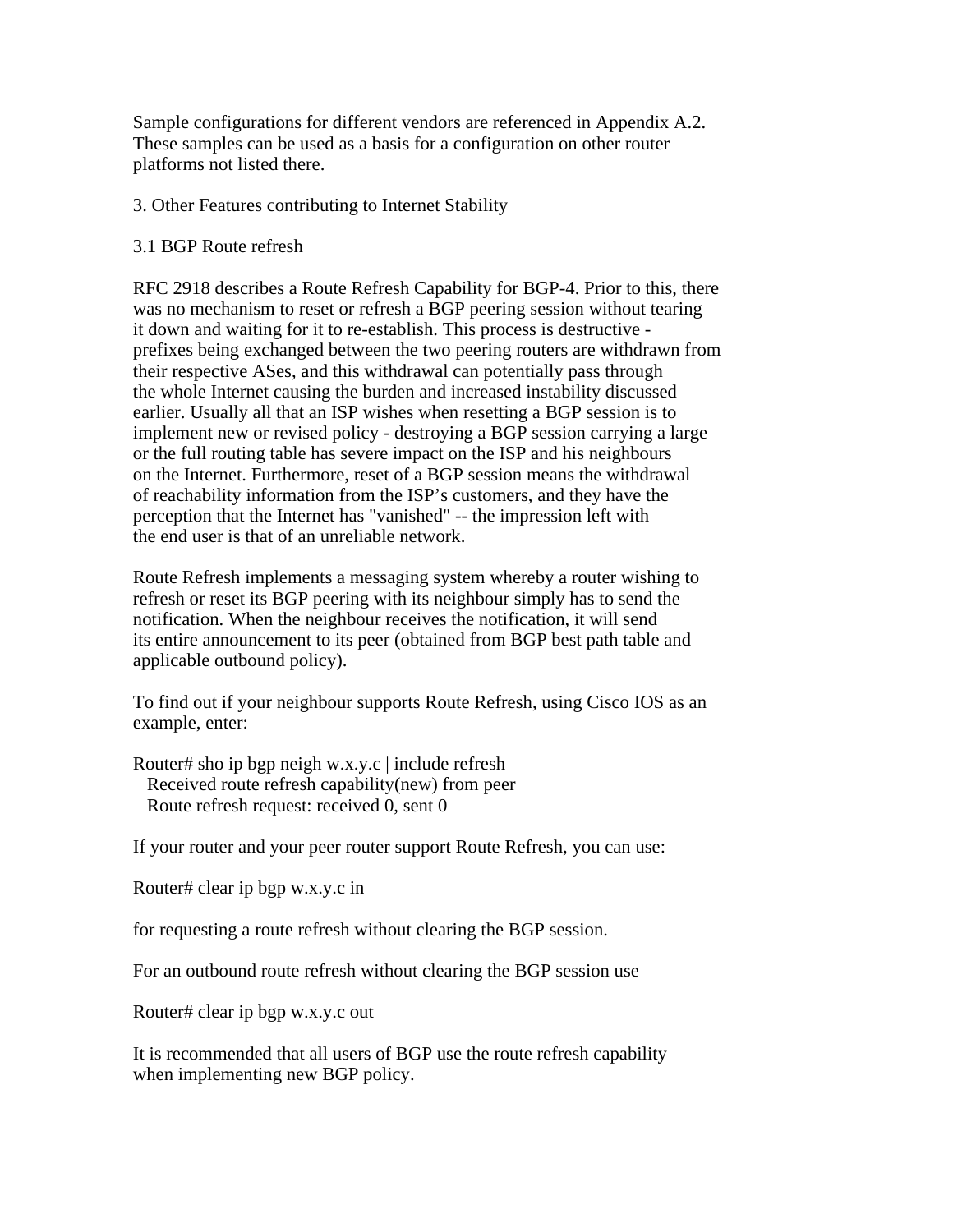#### 3.2 Soft-Reconfiguration

Where the neighbour does not support RFC 2918 Route Refresh, router vendors have implemented functionality to allow the alteration of BGP policy without resetting the BGP session.

In Cisco IOS this functionality is called "Soft Reconfiguration". This reserves additional memory in the router to store the BGP table exactly as it was received from the peer, prior to any inbound policy being applied. The advantage of this is that the ISP can then change any inbound policy on the router without resetting the BGP session -- the router simply uses the "raw" BGP table it has received from its peer. Disadvantage is that this functionality could potentially consume almost twice the amount of memory required for the BGP table heard from the peer.

To configure soft-reconfiguration in IOS, simply add the extra line to the BGP peer configuration as below. Soft-reconfiguration is configured on a per-neighbour basis.

```
! 
router bgp 65501 
  neighbor 10.0.0.2 remote-as 65502 
  neighbor 10.0.0.2 soft-reconfiguration inbound 
!
```
Without the keyword "soft" a "clear ip bgp x.x.x.x" will completely reset the BGP session and therefore always withdraw all announced prefixes from/to neighbour x.x.x.x and re-advertise them (=route-flap for all prefixes which are available before and after the clear). With "clear ip bgp x.x.x.x soft out" the router doesn't reset the BGP session itself but sends an update for all its advertised prefixes. With "clear ip bgp x.x.x.x soft in" the router just compares the already received routes (stored in the "received" data structures) from the neighbour against locally configured inbound policy statements.

In Juniper's JunOS software, all the prefixes advertised by a peer are stored on the router, allowing the router to re-evaluate new policies on the set of routes advertised by the peer. So in the event of a peer not supporting the route-refresh capability, JunOS default configuration will compensate for this in the same way the optional "soft-reconfiguration" support in IOS.

It is recommended to use soft-reconfiguration with all peers that do not support RFC 2918 Route Refresh Capability to avoid tearing down and restarting BGP peerings when new BGP policies need to be implemented.

3.3 Tuning External BGP Failover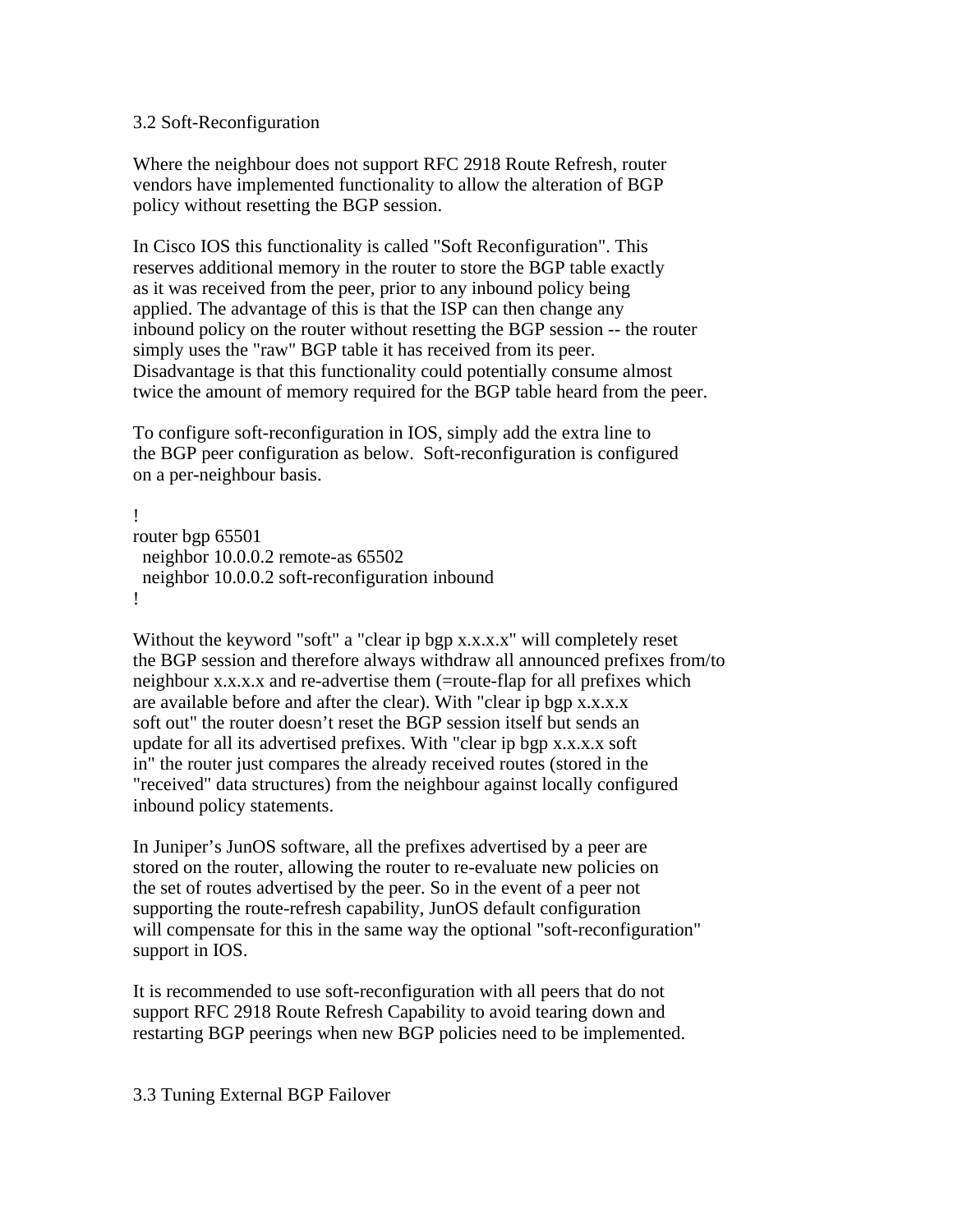Cisco IOS by default implements a feature known as "fast-external-fallover". This feature immediately clears the BGP session whenever the line-protocol to the external neighbour goes down. This feature is desirable so that there is fast failover in case of link failures - the router can withdraw paths as soon as the line goes down, rather than waiting for BGP keepalive timers. The drawback of this, however, is that circuits which are prone to unreliability will cause BGP sessions to drop and return (i.e. flap), resulting in instability within the ISP's network, and the potential for flap damping by upstreams or peers.

If fast-external-fallover is turned off, the BGP sessions will survive these short line-flaps as it will use the longer BGP keepalive/hold timers (default 60/180 seconds). The drawback of turning it off - and currently it has to be done for a whole router and can not be selected peer-by-peer is that the switch-over to an alternative path will take longer.

We recommend turning off fast-external-fallover whenever possible:

```
! 
router bgp 65501 
  no bgp fast-external-fallover 
!
```
Alternatively it might be considered acceptable to retain "fast-external-fallover" and to turn off "interface keepalives" on unreliable circuits to overcome the immediate BGP resets on any significant CRC error period.

Another potentially more satisfactory alternative would be to use a shorter per-neighbour BGP keepalive timer that has to be applied on both routers (e.g. 10 seconds that gives a hold-timer of 30 seconds):

```
! 
router bgp 65501 
  neighbor w.x.y.z timers 10 
!
```
In JunOS, this instability can be avoided by using the following commands:

- out-delay <second>; applicable to all BGP peers, all peers in a group, or an individual peer. This implements a delay between when the routing table receives the routing information and when the information is exported to BGP peers.
- hold-time sec; applicable to all BGP peers, all peers in a group or an individual peer. This allows a shorter per neighbor holdtimer to be applied on both routers (30 sec will gives keepalives of 10 sec).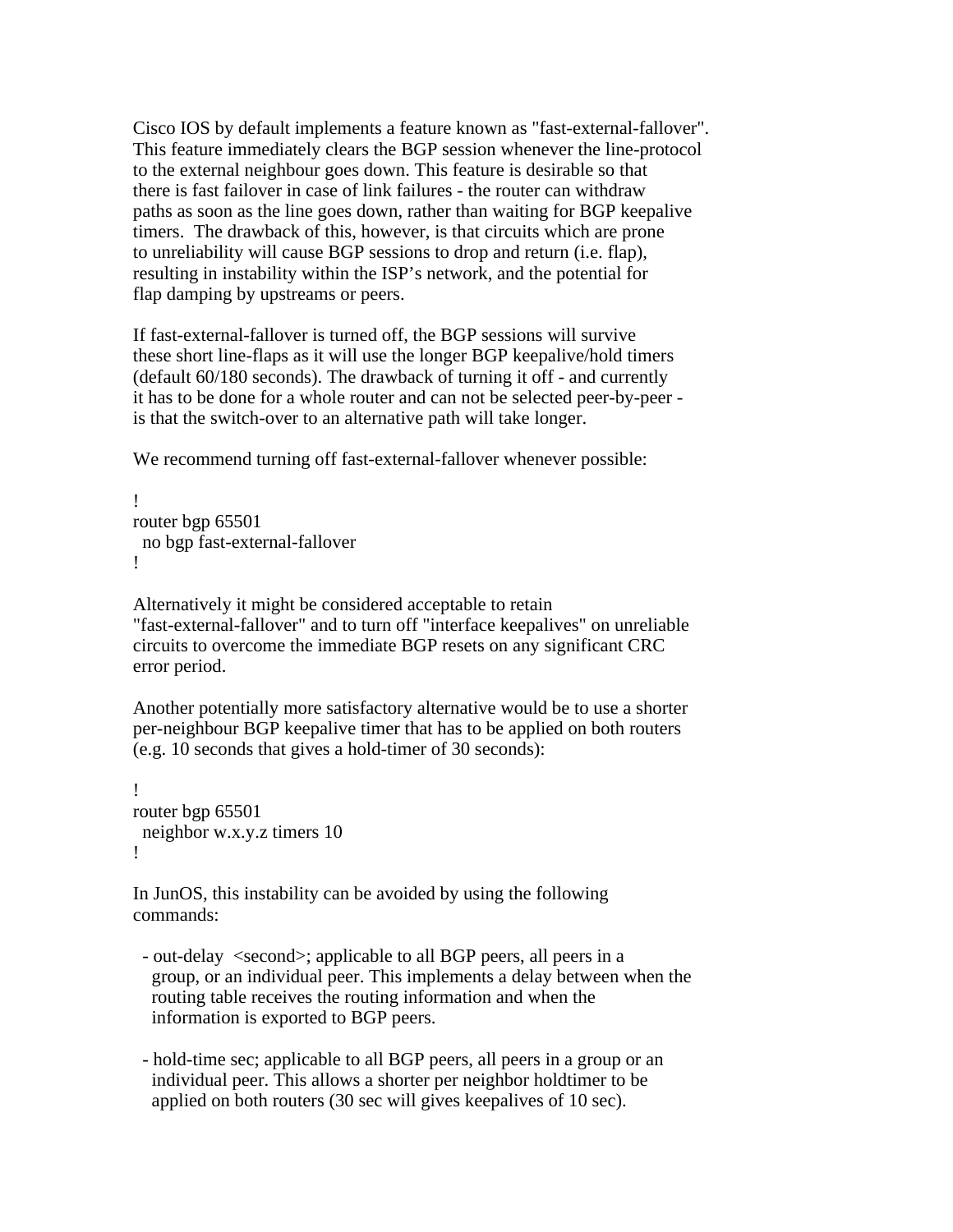- hold-time msec; to be configured in the router interfaces where the BGP peering will be established. This delays the propagation of the interfaces-down events to the routing protocol.
- 4. Potential problems
- 4.1 Multiplication of flaps between ASes with multiple interconnections

Christian Panigl experienced the following during a circuit upgrade of an Ebone customer:

- Only ONE flap was generated as a result of the upgrade process (disconnect router-port from modem A, reconnect to modem B). Nevertheless the customer's prefix was damped in all ICM routers.
- The flap statistics in the ICM routers stated \*4\* flaps !!!
- The only explanation would be that the multiple interconnections between Ebone/AS1755 and ICM/AS1800 did multiply the flaps (advertisements/withdrawals arrived time-shifted at ICM routers through the multiple circuits).
- This would then potentially hold true for any meshed topology because of the propagation delays of advertisements/withdrawals.

There are two potential solutions to work around this problem. The first one is operational, the second one is a software configuration feature (for Cisco IOS and possibly other implementations as well).

- \* Schedule a downtime for at least 3-5 minutes which should be enough time for the prefix withdrawals to have propagated through all paths before reconnection and re-advertisement of the prefix. Avoid clearing BGP sessions as this also could generate a 30 minute outage through flap damping!
- \* Configure a permanent static route pointing to the customer interface. Even if the interface goes down, there is still an entry in the routing table for the customer network, and BGP will therefore still announce the prefix. Example, using Cisco IOS:

 ! router bgp 65500 network 169.254.0.0 mask 255.255.0.0 ip route 169.254.0.0 255.255.0.0 serial 5/0 permanent !

 If migrating the customer from one router port to another, simply enter the second static route pointing to the new interface. Move the cable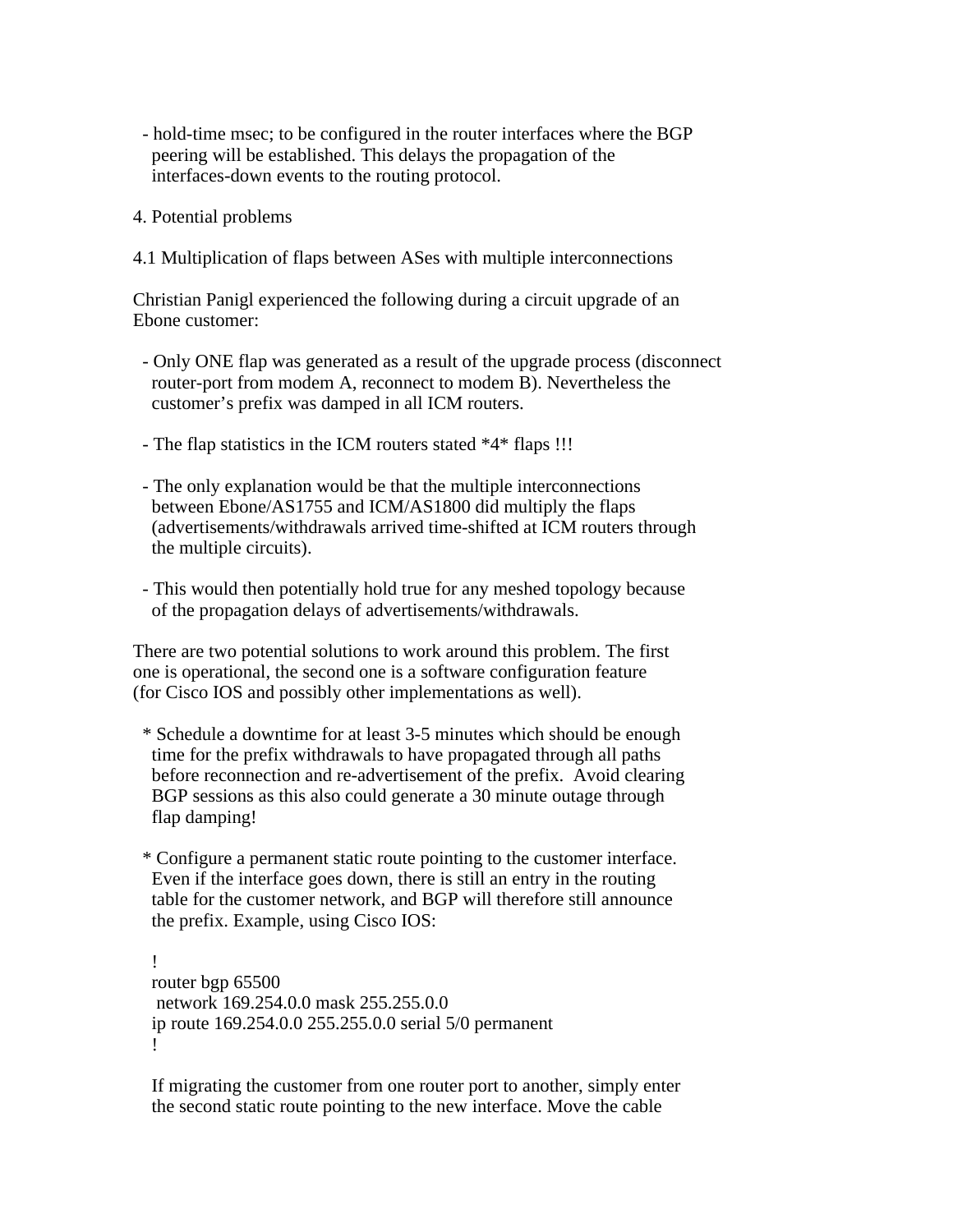between ports - BGP continues to announce the prefix as the entry is still in the routing table.

 Note: this solution only applies to customers who connect using static routes. If the customer connects using BGP, first disable fast-external-fallover on both the customer and ISP router, and then move the cable in a time period less than the BGP hold-timer.

#### 4.2 Non-recommended flap damping parameters

There are situations where service providers would like to design their own route flap damping parameters for local needs or conditions. If this is really desired, then it is important to pay attention to how flap damping parameters are configured, whether the values are feasible or not, etc.

For example, in Cisco IOS, it is perfectly possible to configure flap damping parameters which do nothing, with IOS not giving any warning about them being "unfeasible" parameters.

 \* One example might be the configuration "set dampening 15 500 3000 30". Here the reuse limit is 500, maximum suppress time is 30 minutes and the half-life is 15 minutes. Using these three parameters gives a maximum possible penalty value of 2000, well below the suppress limit of 3000. So even though this can be successfully configured on the router, no damping will take place.

 \* Another example might be the configuration "set dampening 15 750 3000 30".

 Here the reuse limit is 750, maximum suppress time is 30 minutes and the half-life is 15 minutes. Using these three parameters gives a maximum possible penalty of 3000, exactly the same as the suppress-limit. In Cisco IOS, the penalty is decayed every 5 seconds, so flap damping will only take place if the update follows the withdrawal within that 5 second time frame. 99% of the time no flap damping will take place.

# 5. References

RIPE/Routing-WG Minutes dealing with Route Flap Damping:

http://www.ripe.net/ripe/meetings/archive/ripe-24/ripe-m-24.txt http://www.ripe.net/ripe/meetings/archive/ripe-25/ripe-m-25.txt http://www.ripe.net/wg/routing/r25-routing.html http://www.ripe.net/wg/routing/r26-routing.html http://www.ripe.net/wg/routing/r27-routing.html

Curtis Villamizar, Ravi Chandra, Ramesh Govindan RFC2439: BGP Route Flap Damping (Proposed Standard) ftp://ftp.ietf.org/rfc/rfc2439.txt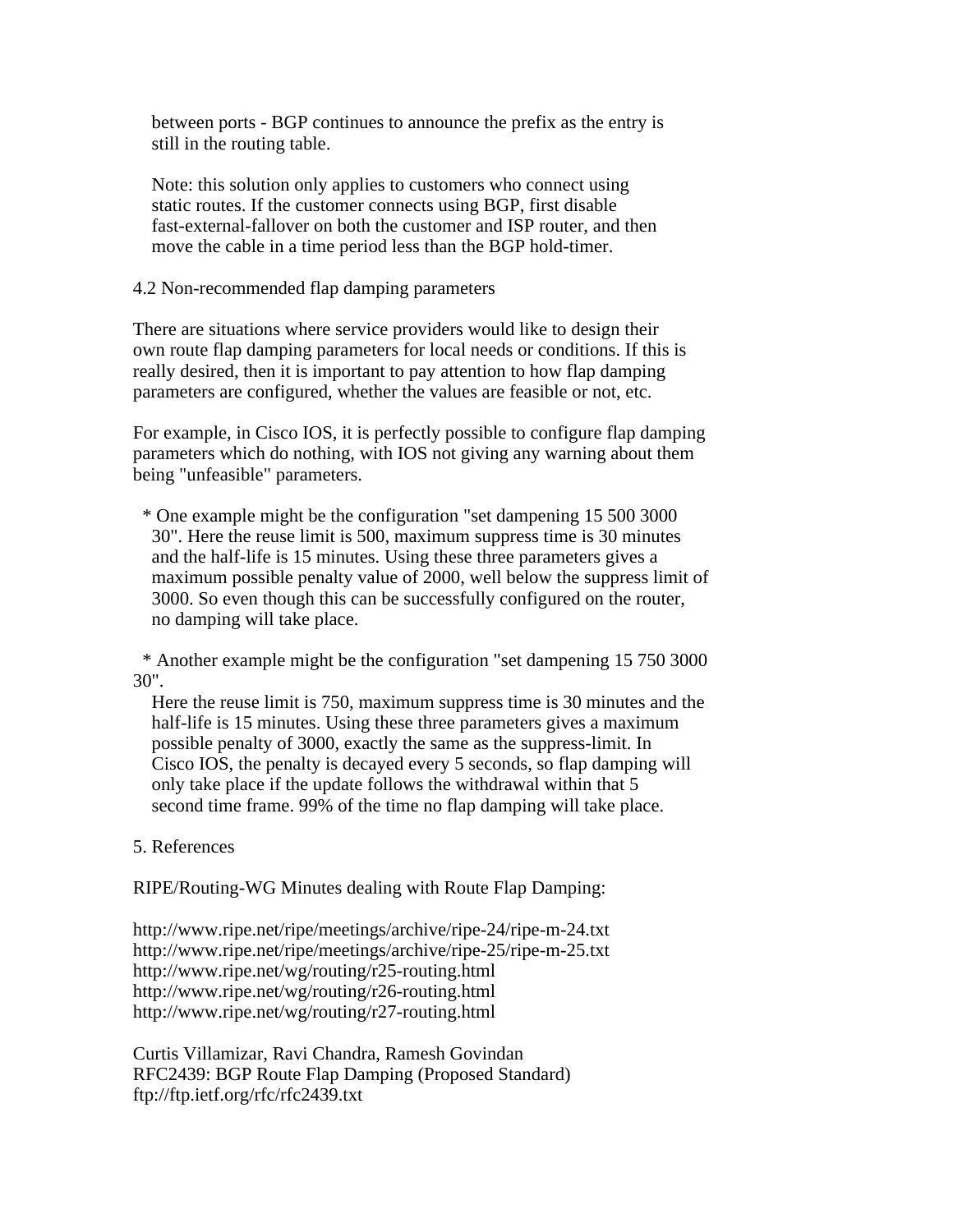Enke Chen RFC 2918: Route Refresh Capability for BGP-4 (Proposed Standard) ftp://ftp.ietf.org/rfc/rfc2918.txt

Merit/IPMA: Internet Routing Recommendations http://www.merit.edu/ipma/docs/help.html

Cisco BGP Case Studies: Route Flap Damping http://www.cisco.com/warp/public/459/16.html

Cisco Documentation: Configuring BGP / Route Damping / Soft Reset http://www.cisco.com/univercd/cc/td/doc/product/software/ios122/ 122cgcr/fipr\_c/ipcprt2/1cfbgp.htm

ISI/RSd Configuration: Route Flap Damping http://www.isi.edu/div7/ra/RSd/doc/dampen.html

GateD Configuration: Weighted Route Damping Statement http://www.nexthop.com/techinfo/manuals/o\_config\_guide/bgp/ weighted\_route\_dampening.shtml

Juniper Configuration: Configuring Dumping parameters http://www.juniper.net/techpubs/software/junos44/swconfig44 routing/html/policy-damping-config.html

6. Acknowledgements

Thanks go to all the contributors to this updated version and to the RIPE NCC for hosting the "Golden Networks" website.

7. Changes over previous versions

This document is a significant rewrite and update of ripe-210. The "Golden Networks" have now been moved from this document on to a website dedicated to listing them as they are frequently changing. The authors have come across several instances of providers implementing the recommendations without actually checking that the Root Nameserver networks were still as listed in the document.

Updates to the Cisco IOS configuration have been made, and the parameters chosen for /24 networks have been corrected to make them feasible. Juniper JunOS configuration samples have been added to this document.

Examples of flap damping in operation have been added to Appendix 3.

Router configurations for the recommended route flap damping parameters have been moved out of this document to the website.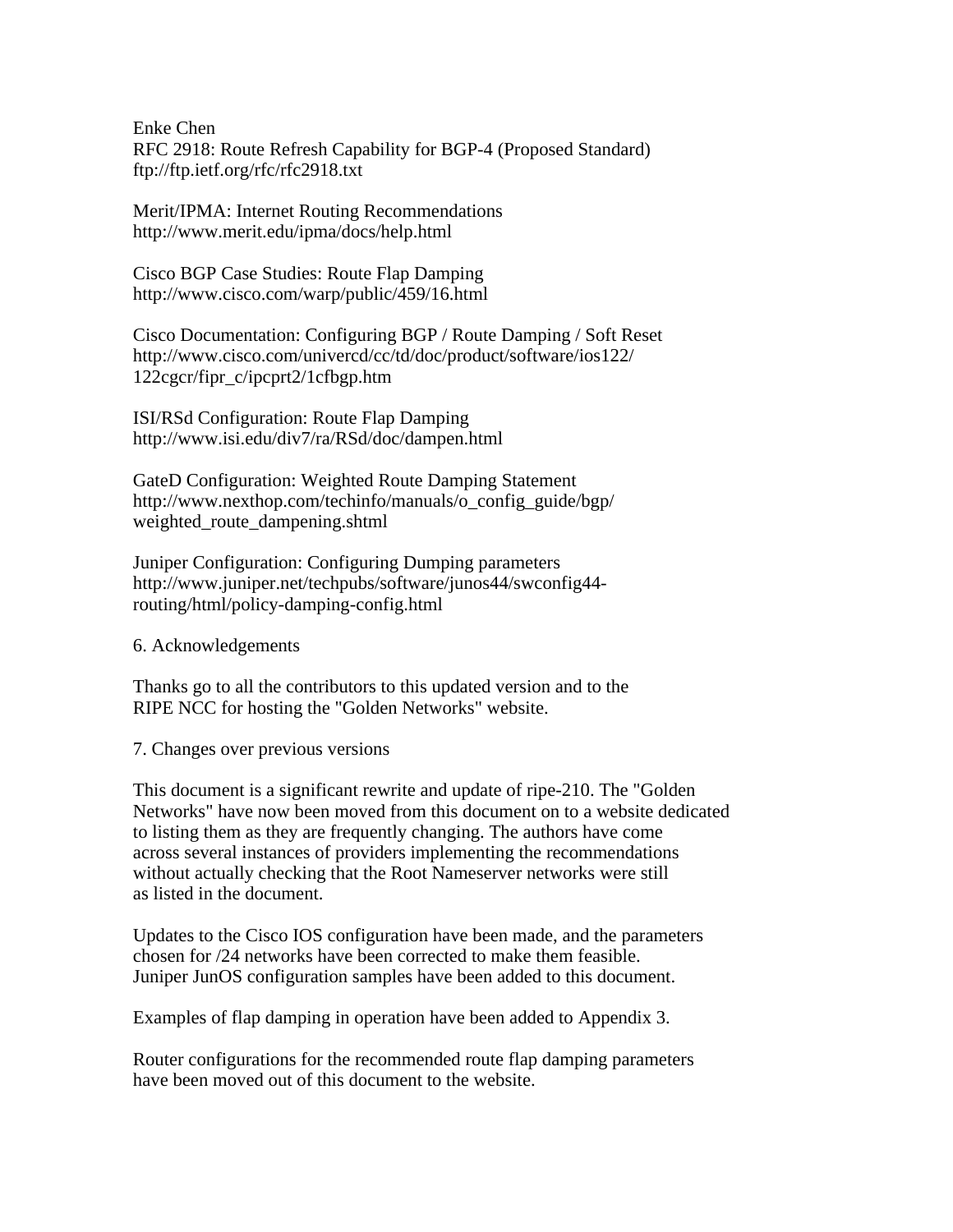8. Authors

The authors can be contacted as follows:

Philip Smith  $\langle pfs@cisco.com\rangle$ Cristina Vistoli <cvistoli@juniper.net> Christian Panigl  $\langle$  panigl@cc.univie.ac.at $>$ Joachim Schmitz <schmitzjo@aol.com>

Appendices

A.1 "Golden Networks"

Examples of Golden Networks can be found on a website which has been set up specifically for them. Please consult http://www.golden-networks.net/ for a sample list of current golden networks and the equivalent router configuration for these networks.

#### A.2 Sample Configurations

Sample Router configurations which have been contributed to this project can be found at the http://www.golden-networks.net/ website. Contributions of working configurations from other routing software should be sent to the authors for inclusion in the website.

# A.3 Study of Flap Damping Operation

It is instructive to observe how route flap damping actually works on a router - doing so will help the reader understand how the particular values described in Section 2.2 were chosen. The tests were carried out using both Cisco IOS and JunOS.

# A.3.1 Cisco IOS

The test bed had two Cisco routers connected to each other. One router originated prefixes, the other one had the flap damping parameters described above in the text. The router originating the prefixes would withdraw a prefix, then reannounce, then withdraw, reannounce, etc. The BGP process in IOS checks every 60 seconds for any new or withdrawn prefixes in the local configuration - so on the source router, the withdraw and announce was done by removing and adding the BGP network statement for the prefix in question. The router monitoring the flaps would see the prefix being withdrawn and then announced 60 seconds later.

# A.3.1.1 For /24s

Parameters used are "set dampening 15 820 3000 30" 1st flap 1000 decay to 966, 982 at update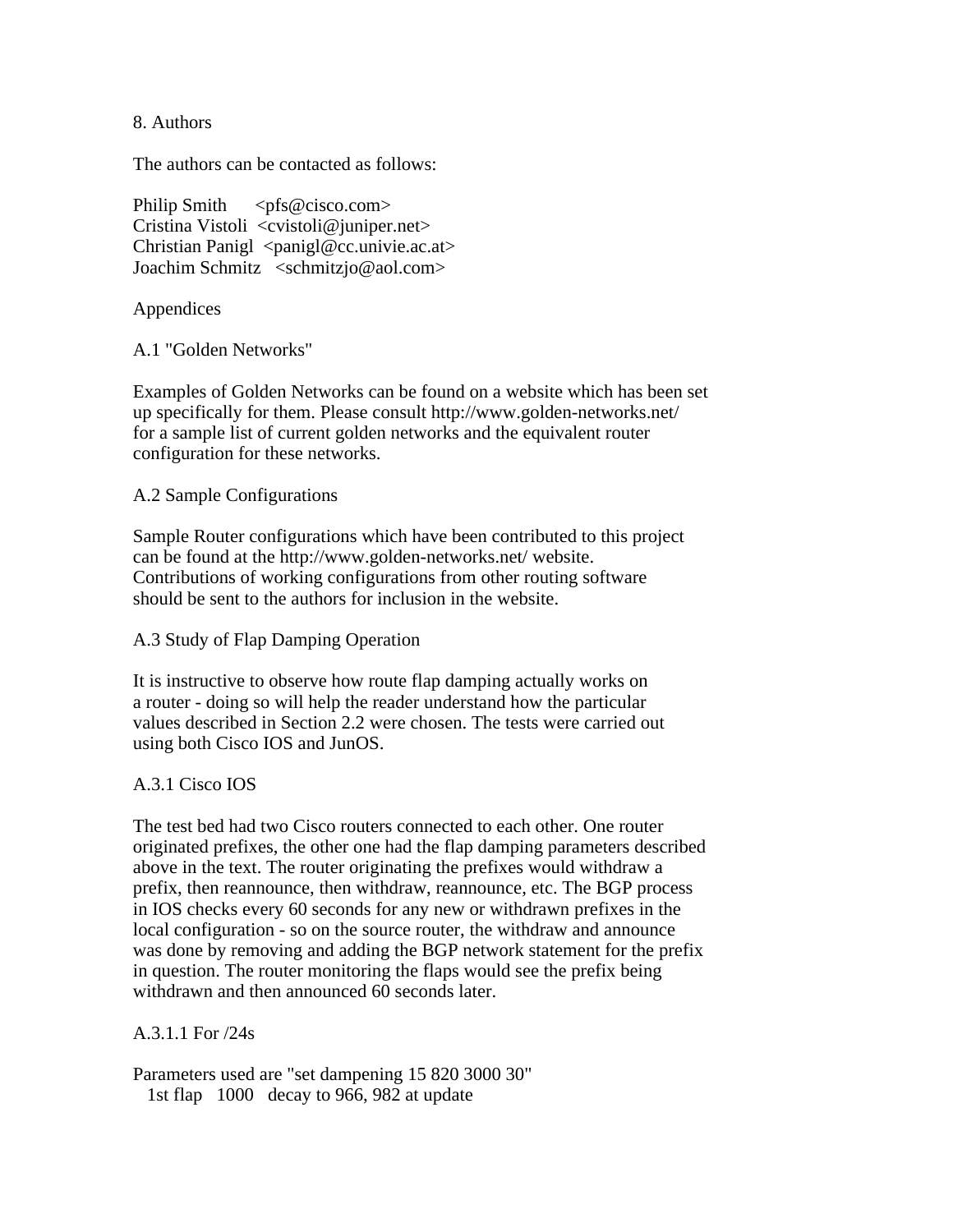2nd flap 1966 decay to 1894, 1926 at update 3rd flap 2894 decay to 2787, 2846 at update 4th flap 3280 decay to 3165, 3226 at update

Maximum possible penalty is 3280 as defined by the flap parameters, so the penalty at the 4th flap was only incremented from 2787 to 3280, not 3787 as might have been expected. At the 4th flap the prefix was marked as being suppressed for 59 minutes when the update message was received. If the update after the 4th flap was not received within 4 minutes and 20 seconds, the penalty dropped below 3000, and the prefix was not suppressed.

A.3.1.2 For /22s, /23s

Parameters used are "set dampening 15 750 3000 45" 1st flap 1000 decay to 921, 960 at update 2nd flap 1921 decay to 1777, 1850 at update

 3rd flap 2777 decay to 2583, 2671 at update 4th flap 3583 decay to 3311, 3451 at update

Maximum possible penalty is 6000. At the 4th flap the prefix was marked as being suppressed for 33 minutes when the update message was received. If the update after the 4th flap was not received within 4 minutes and 40 seconds, the penalty dropped below 3000, and the prefix was not suppressed.

A.3.1.3 For remaining prefixes

| Parameters used are "set dampening 10 1500 3000 30" |  |                                               |
|-----------------------------------------------------|--|-----------------------------------------------|
|                                                     |  | 1st flap 1000 decay to 889, 946 at update     |
|                                                     |  | 2nd flap $1889$ decay to 1679, 1781 at update |
|                                                     |  | 3rd flap 2679 decay to 2367, 2526 at update   |
|                                                     |  | 4th flap 3367 decay to 3019, 3176 at update   |

Maximum possible penalty is 12000. At the 4th flap the prefix was marked as being suppressed for 10 minutes when the update message was received. If the update after the 4th flap was not received within 2 minutes and 5 seconds, the penalty dropped below 3000, and the prefix was not suppressed.

# A.3.2 JunOS

A similar test bed with two Juniper routers was set up using the damping parameters described in Appendix A.2.2 above. One router originated prefixes, the other router implemented the flap damping parameters. The router originating the prefixes would withdraw a prefix, then reannounce, then withdraw, reannounce, etc, with the effects being monitored on the second router.

A.3.2.1 For /24s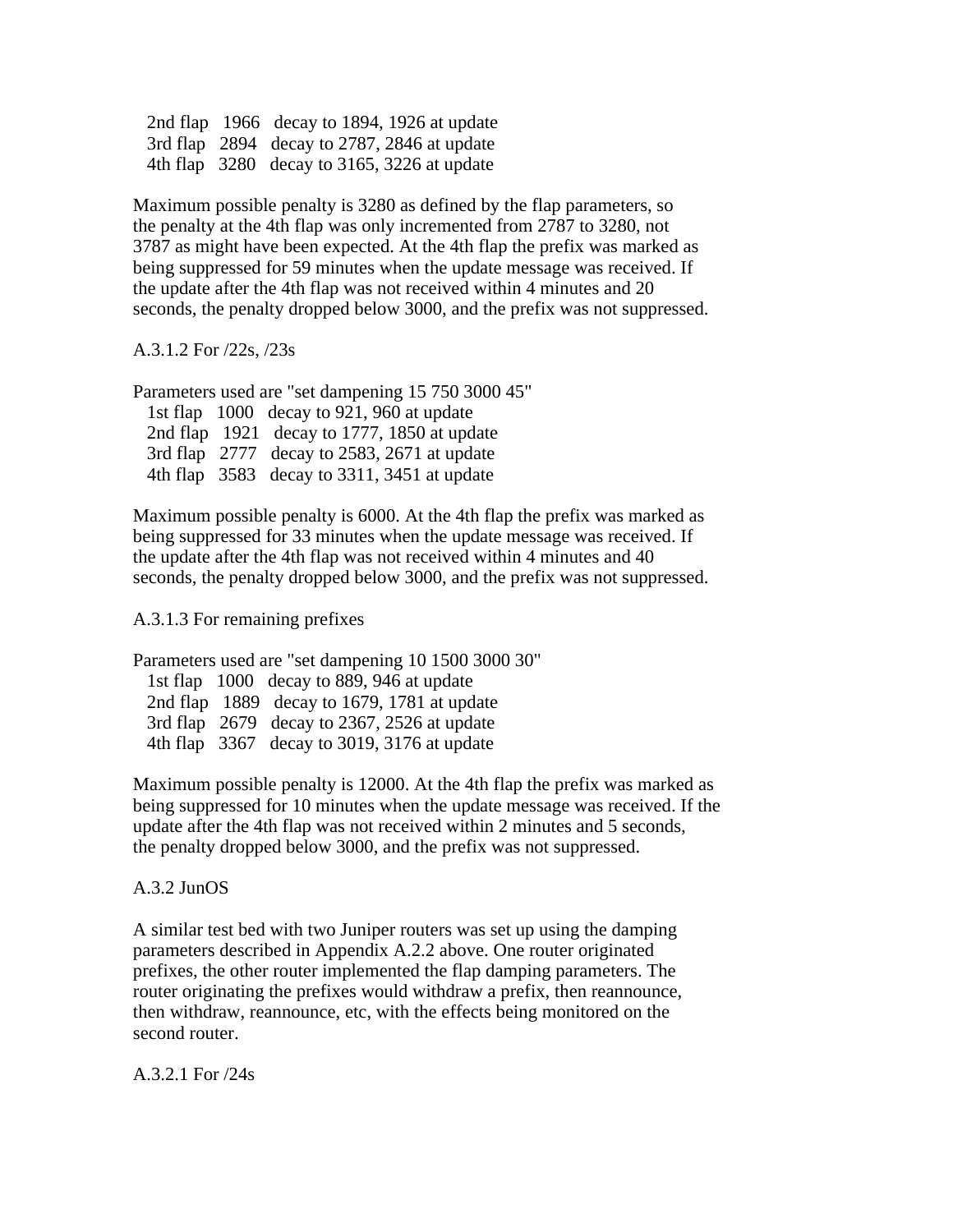Parameters used are "set-high policy" half-life 30; reuse 1640; suppress 6000; max-suppress 60; 1 up/down: decay to 1946 2 up/down: decay to 3723 3 up/down: decay to 5575 4 up/down: decay to 6577

At the 4th flap the prefix was marked as being suppressed for 1 hour when the update message was received.

A.3.2.2 For /22s, /23s

Parameters used are "set-medium policy" half-life 15; reuse 1500; suppress 6000; max-suppress 45;

 1 up/down: decay to 1939 2 up/down: decay to 3269 3 up/down: decay to 3733 4 up/down: decay to 4944 5 up/down: decay to 6032

At the 5th flap the prefix was marked as being suppressed for 30 min when the update message was received

A.3.2.3 For remaining prefixes Parameters used are "set-normal policy" half-life 10; reuse 3000; suppress 6000; max-suppress 30;

 1 up/down: decay to 1909 2 up/down: decay to 3503 3 up/down: decay to 5065 4 up/down: decay to 6556

At the 4th flap the prefix was marked as being suppressed for 10 min when the update message was received

A.3.3 Summary